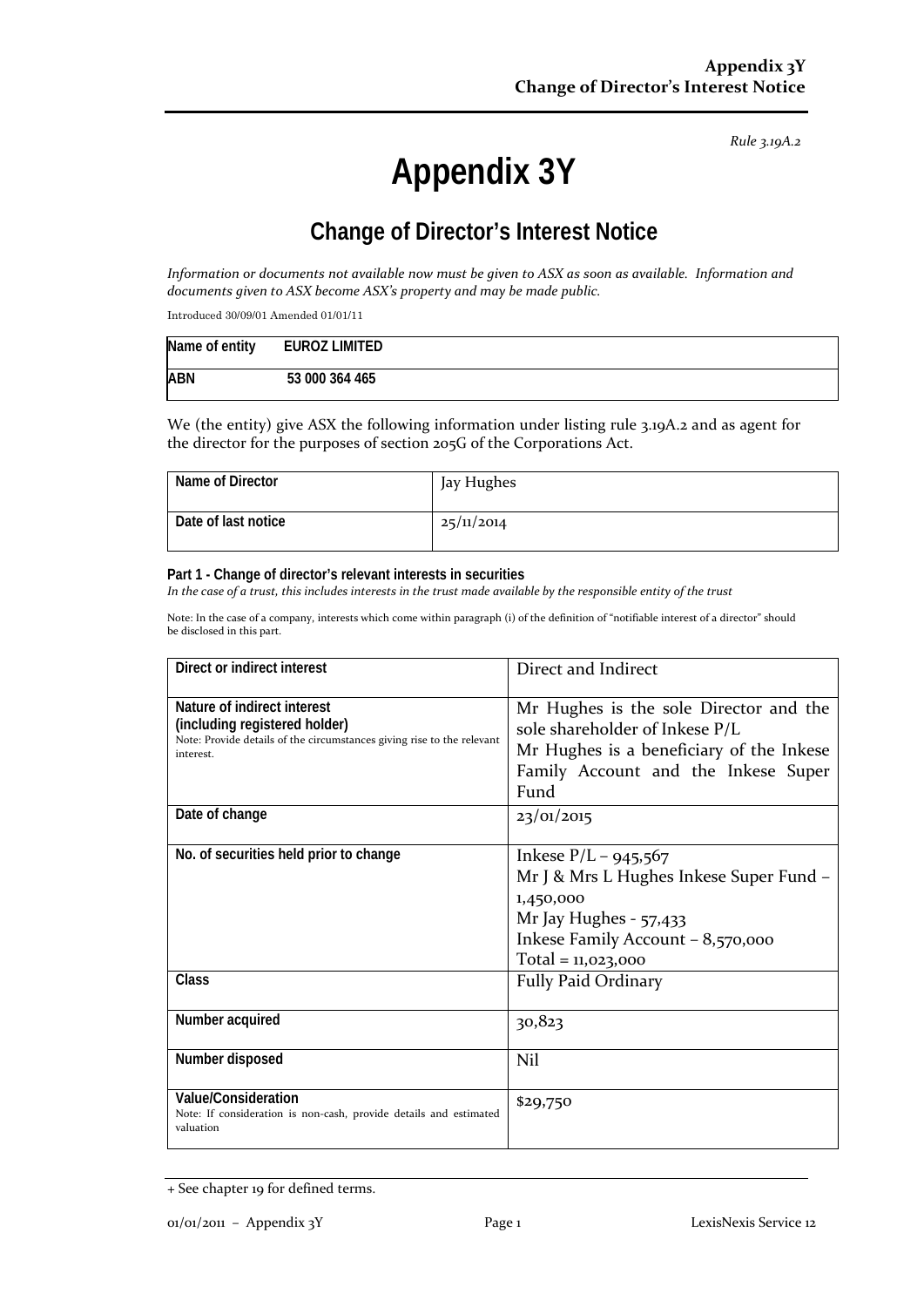| No. of securities held after change                                                | Inkese $P/L - 962,711$                  |
|------------------------------------------------------------------------------------|-----------------------------------------|
|                                                                                    | Mr J & Mrs L Hughes Inkese Super Fund - |
|                                                                                    | 1,463,679                               |
|                                                                                    | Mr Jay Hughes - 57,433                  |
|                                                                                    | Inkese Family Account - 8,570,000       |
|                                                                                    | Total = $11,053,823$                    |
| Nature of change                                                                   | Dividend Reinvestment Plan              |
| Example: on-market trade, off-market trade, exercise of options,                   |                                         |
| issue of securities under dividend reinvestment plan, participation in<br>buy-back |                                         |
|                                                                                    |                                         |
|                                                                                    |                                         |

Note: In the case of a company, interests which come within paragraph (ii) of the definition of "notifiable interest of a director" should be disclosed in this part.

| Detail of contract                                                                                                                                                          | N/A |
|-----------------------------------------------------------------------------------------------------------------------------------------------------------------------------|-----|
| Nature of interest                                                                                                                                                          | N/A |
| Name of registered holder<br>(if issued securities)                                                                                                                         | N/A |
| Date of change                                                                                                                                                              | N/A |
| No. and class of securities to which<br>interest related prior to change<br>Note: Details are only required for a contract in<br>relation to which the interest has changed | N/A |
| Interest acquired                                                                                                                                                           | N/A |
| Interest disposed                                                                                                                                                           | N/A |
| <b>Value/Consideration</b><br>Note: If consideration is non-cash, provide details<br>and an estimated valuation                                                             | N/A |
| Interest after change                                                                                                                                                       | N/A |

| Were the interests in the securities or contracts detailed $  N/A$                                          |  |
|-------------------------------------------------------------------------------------------------------------|--|
| above traded during a $+$ closed period where prior written                                                 |  |
| clearance was required?                                                                                     |  |
| If so, was prior written clearance provided to allow the trade $\mid N/A$<br>to proceed during this period? |  |
| If prior written clearance was provided, on what date was this $\mid N/A \rangle$<br>provided?              |  |

<sup>+</sup> See chapter 19 for defined terms.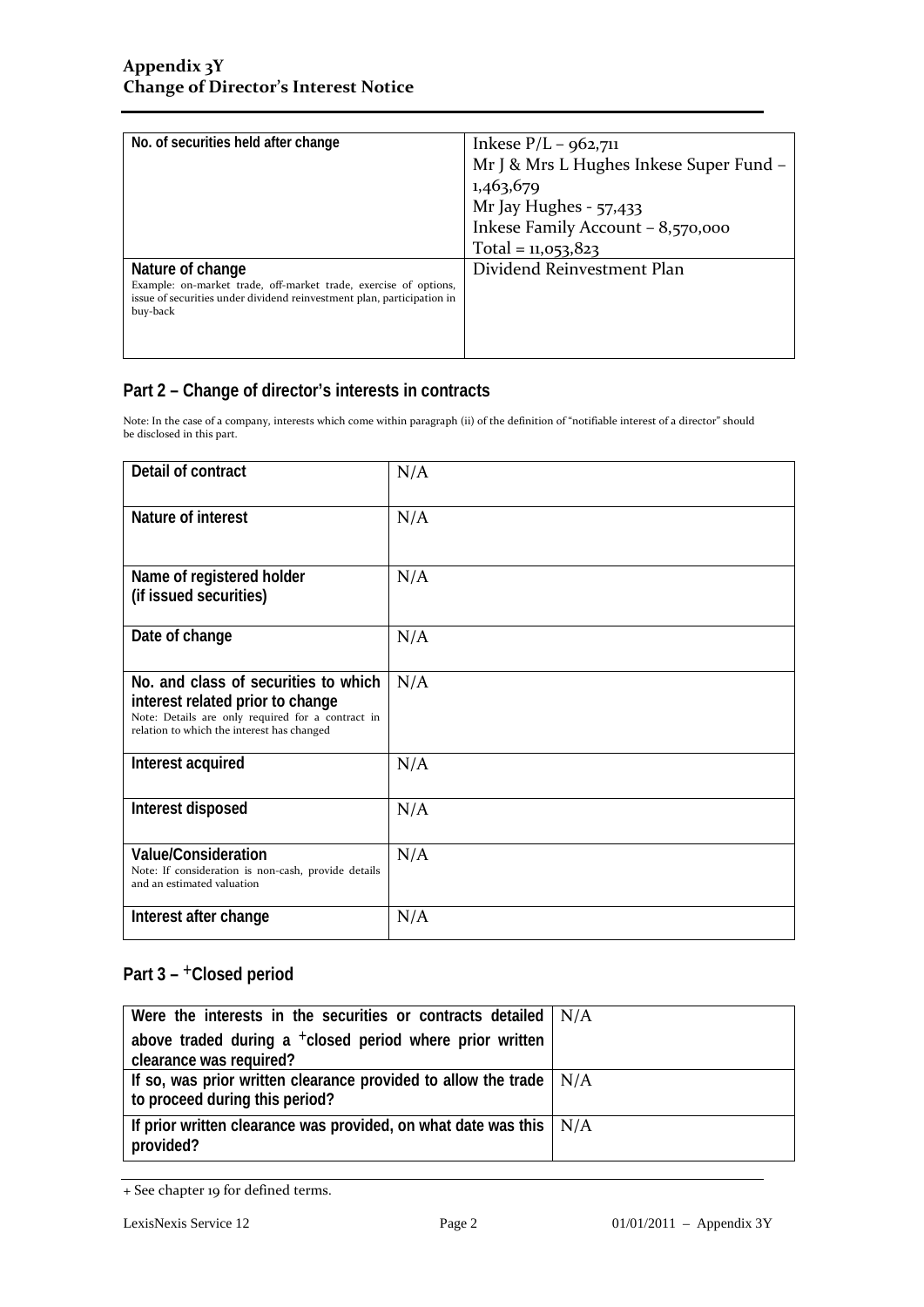# **Appendix 3Y**

## **Change of Director's Interest Notice**

*Information or documents not available now must be given to ASX as soon as available. Information and documents given to ASX become ASX's property and may be made public.*

Introduced 30/09/01 Amended 01/01/11

| Name of entity | <b>EUROZ LIMITED</b> |  |
|----------------|----------------------|--|
| <b>ABN</b>     | 53 000 364 465       |  |

We (the entity) give ASX the following information under listing rule 3.19A.2 and as agent for the director for the purposes of section 205G of the Corporations Act.

| Name of Director    | Andrew McKenzie |
|---------------------|-----------------|
| Date of last notice | 25/11/2014      |

#### **Part 1 - Change of director's relevant interests in securities**

*In the case of a trust, this includes interests in the trust made available by the responsible entity of the trust*

| Direct or indirect interest                                                                                                                         | Direct and Indirect                                                                                                                                                                                                                                                                                     |  |
|-----------------------------------------------------------------------------------------------------------------------------------------------------|---------------------------------------------------------------------------------------------------------------------------------------------------------------------------------------------------------------------------------------------------------------------------------------------------------|--|
| Nature of indirect interest<br>(including registered holder)<br>Note: Provide details of the circumstances giving rise to the relevant<br>interest. | McKenzie is<br>Mr<br>Director<br>and<br>$\mathbf{a}$<br>shareholder of Attrition Holdings P/L<br>Mr McKenzie is a trustee and beneficiary<br>of the McKenzie Super Fund<br>Mrs C McKenzie is the spouse of Mr<br>McKenzie<br>McKenzie is a Director<br>Mr<br>and<br>shareholder of ODW Nominees Pty Ltd |  |
| Date of change                                                                                                                                      | 23/01/2015                                                                                                                                                                                                                                                                                              |  |
| No. of securities held prior to change                                                                                                              | Attrition Holdings P/L - 611,706<br>Mrs C McKenzie – $7,264,619$<br>Mr A McKenzie Super Fund - 2,589,242<br>ODW Nominees Pty Ltd - 500,000<br>Mr Andrew McKenzie - 57,433<br>$Total = 11,023,000$                                                                                                       |  |
| Class                                                                                                                                               | <b>Fully Paid Ordinary</b>                                                                                                                                                                                                                                                                              |  |
| Number acquired                                                                                                                                     | 30,823                                                                                                                                                                                                                                                                                                  |  |
| Number disposed                                                                                                                                     | Nil                                                                                                                                                                                                                                                                                                     |  |

<sup>+</sup> See chapter 19 for defined terms.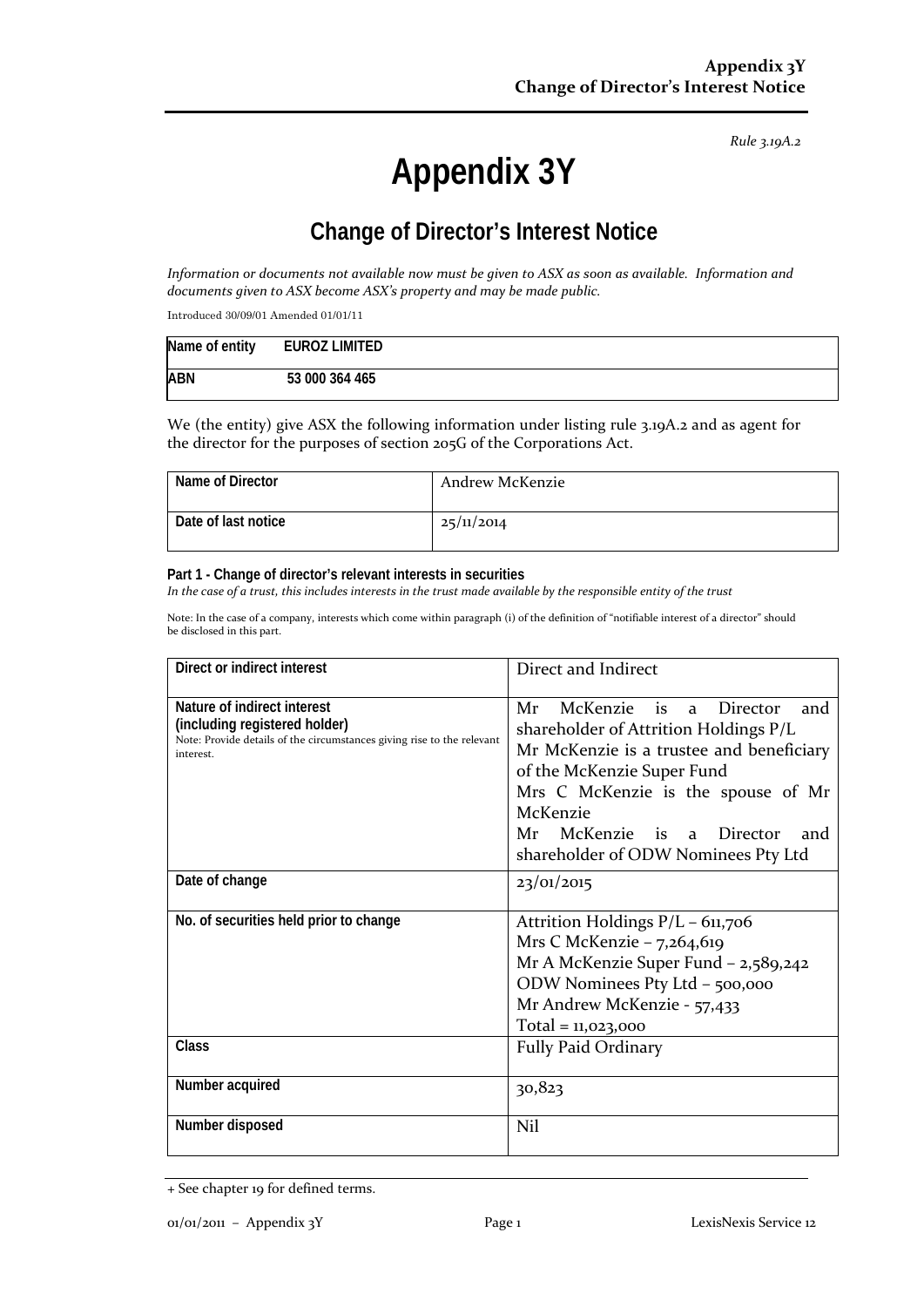| Value/Consideration<br>Note: If consideration is non-cash, provide details and estimated<br>valuation                                                                      | \$29,750                                                                                                                                                                                            |
|----------------------------------------------------------------------------------------------------------------------------------------------------------------------------|-----------------------------------------------------------------------------------------------------------------------------------------------------------------------------------------------------|
| No. of securities held after change                                                                                                                                        | Attrition Holdings $P/L - 622,797$<br>Mrs C McKenzie – $7,264,619$<br>Mr A McKenzie Super Fund - 2,608,974<br>ODW Nominees Pty Ltd - 500,000<br>Mr Andrew McKenzie - 57,433<br>Total = $11,053,823$ |
| Nature of change<br>Example: on-market trade, off-market trade, exercise of options,<br>issue of securities under dividend reinvestment plan, participation in<br>buy-back | Dividend Reinvestment Plan                                                                                                                                                                          |

Note: In the case of a company, interests which come within paragraph (ii) of the definition of "notifiable interest of a director" should be disclosed in this part.

| Detail of contract                                                                                                                                                          | N/A |
|-----------------------------------------------------------------------------------------------------------------------------------------------------------------------------|-----|
| Nature of interest                                                                                                                                                          | N/A |
| Name of registered holder<br>(if issued securities)                                                                                                                         | N/A |
| Date of change                                                                                                                                                              | N/A |
| No. and class of securities to which<br>interest related prior to change<br>Note: Details are only required for a contract in<br>relation to which the interest has changed | N/A |
| Interest acquired                                                                                                                                                           | N/A |
| Interest disposed                                                                                                                                                           | N/A |
| <b>Value/Consideration</b><br>Note: If consideration is non-cash, provide details<br>and an estimated valuation                                                             | N/A |
| Interest after change                                                                                                                                                       | N/A |

| Were the interests in the securities or contracts detailed N/A                                    |  |
|---------------------------------------------------------------------------------------------------|--|
| above traded during a <sup>+</sup> closed period where prior written<br>  clearance was required? |  |

<sup>+</sup> See chapter 19 for defined terms.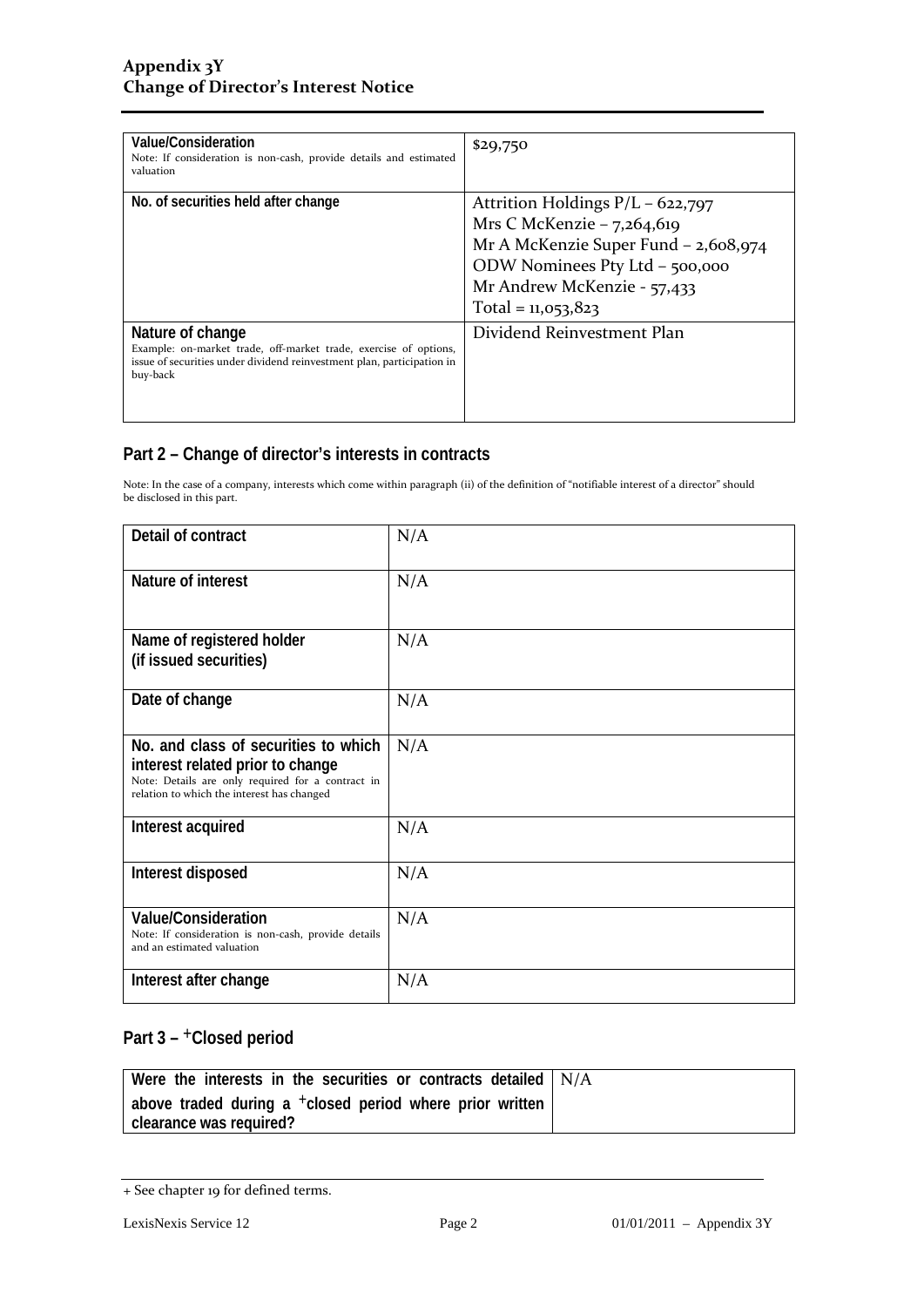| If so, was prior written clearance provided to allow the trade $\mid N/A$<br>to proceed during this period? |  |
|-------------------------------------------------------------------------------------------------------------|--|
| If prior written clearance was provided, on what date was this $\mid N/A \rangle$<br>provided?              |  |

<sup>+</sup> See chapter 19 for defined terms.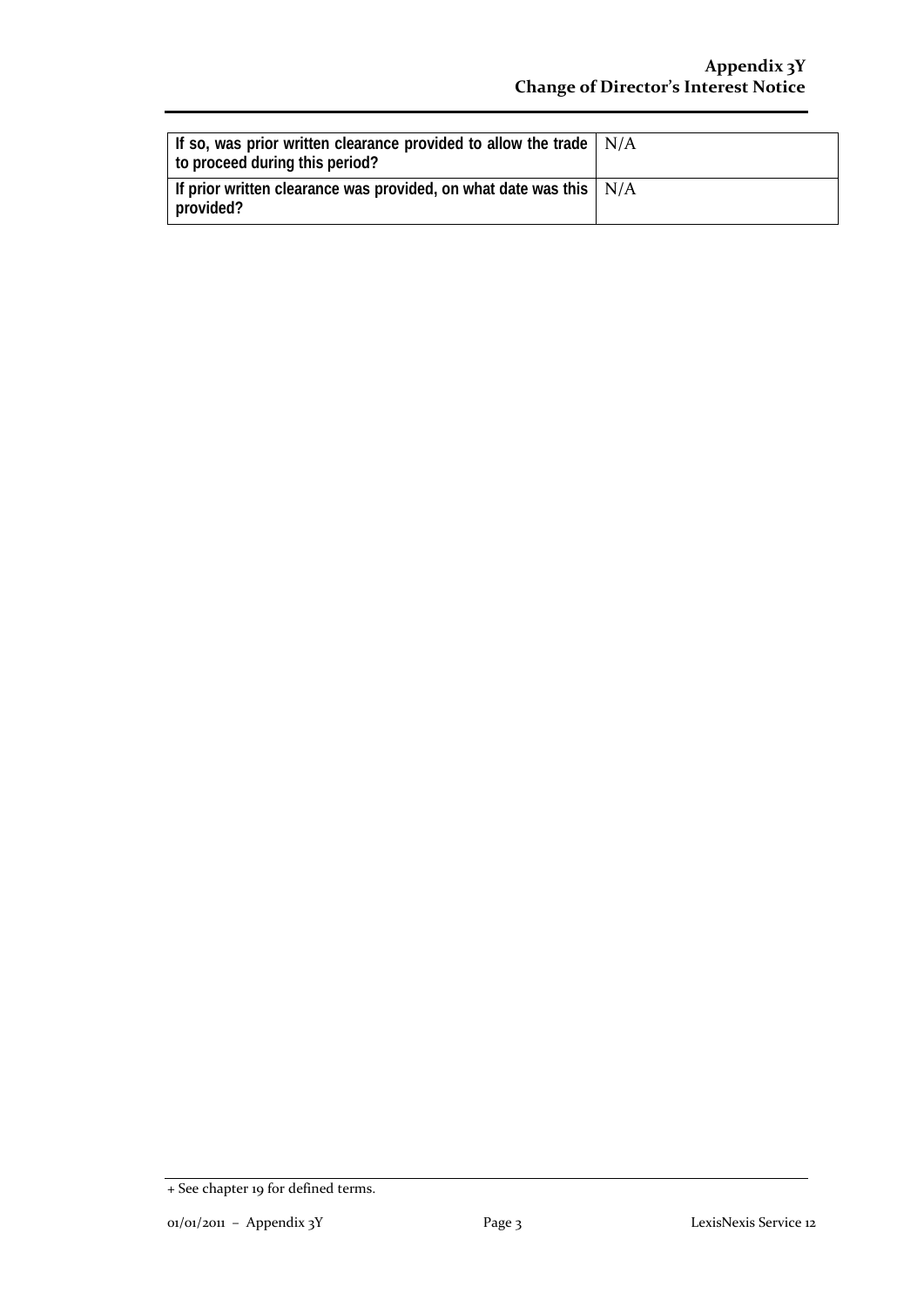# **Appendix 3Y**

## **Change of Director's Interest Notice**

*Information or documents not available now must be given to ASX as soon as available. Information and documents given to ASX become ASX's property and may be made public.*

Introduced 30/09/01 Amended 01/01/11

| Name of entity | <b>EUROZ LIMITED</b> |
|----------------|----------------------|
| <b>ABN</b>     | 53 000 364 465       |

We (the entity) give ASX the following information under listing rule 3.19A.2 and as agent for the director for the purposes of section 205G of the Corporations Act.

| Name of Director    | <b>Greg Chessell</b> |
|---------------------|----------------------|
| Date of last notice | 22/08/2014           |

#### **Part 1 - Change of director's relevant interests in securities**

*In the case of a trust, this includes interests in the trust made available by the responsible entity of the trust*

| Direct or indirect interest                                                                                                                         | Direct and Indirect                                                                                                                                                                                       |
|-----------------------------------------------------------------------------------------------------------------------------------------------------|-----------------------------------------------------------------------------------------------------------------------------------------------------------------------------------------------------------|
| Nature of indirect interest<br>(including registered holder)<br>Note: Provide details of the circumstances giving rise to the relevant<br>interest. | Mr Chessell is a beneficiary of the<br>Chessell Family A/C<br>Mr Chessell is the spouse of Mrs Melanie<br><b>Chessell</b><br>Mr Chessell is a trustee and beneficiary of<br>the Greg Chessell Super Fund. |
| Date of change                                                                                                                                      | 23/01/2015                                                                                                                                                                                                |
| No. of securities held prior to change                                                                                                              | Chessell Family $A/C - 450,000$<br>Mrs Melanie Chessell - 2,000,000<br>Greg Chessell Super Fund - 1,502,439<br>Mr Greg Chessell - 38,289<br>Total = $3,990,728$                                           |
| Class                                                                                                                                               | Fully Paid Ordinary                                                                                                                                                                                       |
| Number acquired                                                                                                                                     | 27,240                                                                                                                                                                                                    |
| Number disposed                                                                                                                                     | Nil                                                                                                                                                                                                       |
| Value/Consideration<br>Note: If consideration is non-cash, provide details and estimated<br>valuation                                               | \$26,292                                                                                                                                                                                                  |

<sup>+</sup> See chapter 19 for defined terms.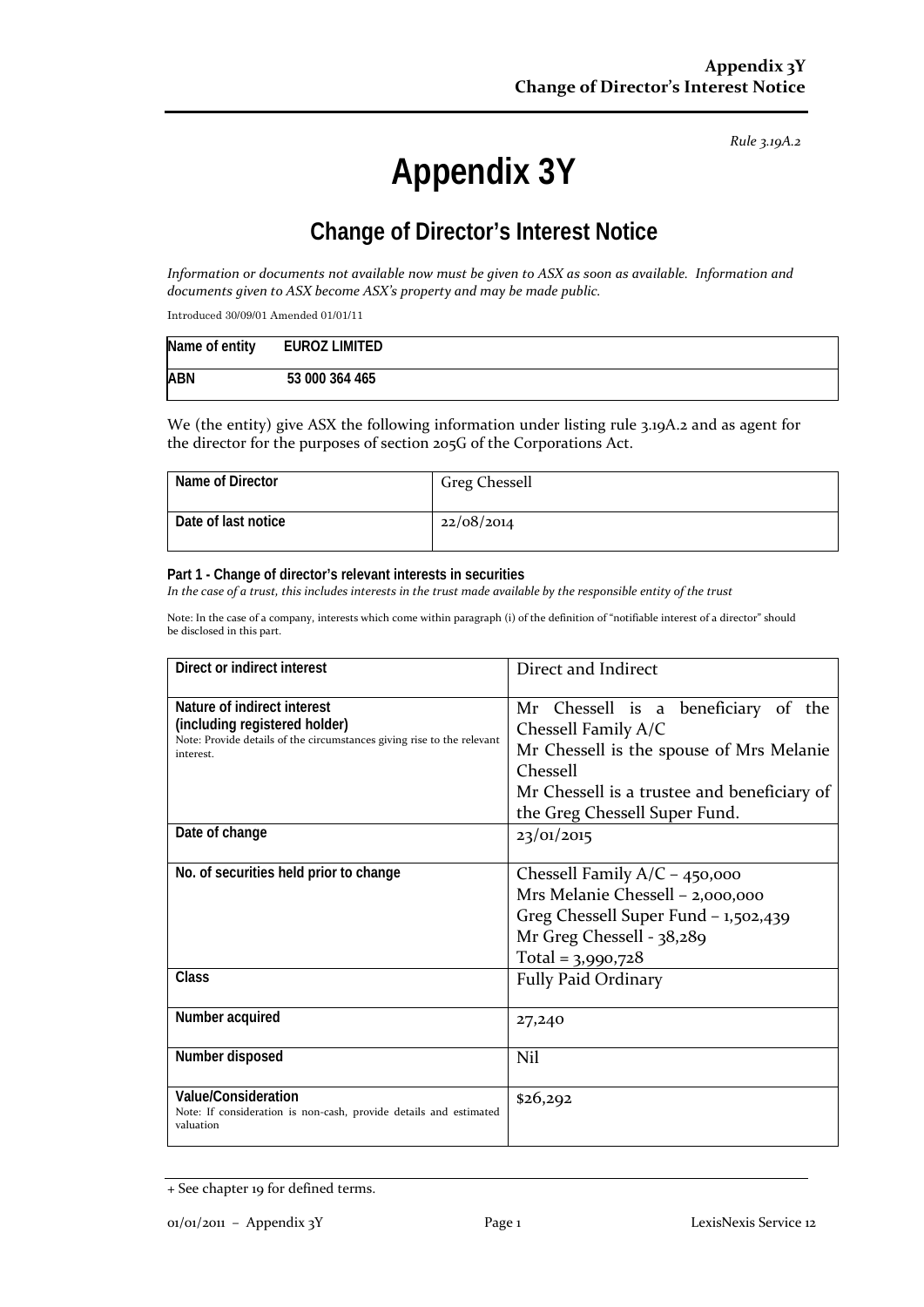| No. of securities held after change                                                                                                                                        | Chessell Family $A/C - 450,000$<br>Mrs Melanie Chessell - 2,000,000<br>Greg Chessell Super Fund - 1,529,679<br>Mr Greg Chessell - 38,289<br>Total = $4,017,968$ |
|----------------------------------------------------------------------------------------------------------------------------------------------------------------------------|-----------------------------------------------------------------------------------------------------------------------------------------------------------------|
| Nature of change<br>Example: on-market trade, off-market trade, exercise of options,<br>issue of securities under dividend reinvestment plan, participation in<br>buy-back | Dividend Reinvestment Plan                                                                                                                                      |

Note: In the case of a company, interests which come within paragraph (ii) of the definition of "notifiable interest of a director" should be disclosed in this part.

| Detail of contract                                                                                                                                                          | N/A |
|-----------------------------------------------------------------------------------------------------------------------------------------------------------------------------|-----|
| Nature of interest                                                                                                                                                          | N/A |
| Name of registered holder<br>(if issued securities)                                                                                                                         | N/A |
| Date of change                                                                                                                                                              | N/A |
| No. and class of securities to which<br>interest related prior to change<br>Note: Details are only required for a contract in<br>relation to which the interest has changed | N/A |
| Interest acquired                                                                                                                                                           | N/A |
| Interest disposed                                                                                                                                                           | N/A |
| <b>Value/Consideration</b><br>Note: If consideration is non-cash, provide details<br>and an estimated valuation                                                             | N/A |
| Interest after change                                                                                                                                                       | N/A |

| Were the interests in the securities or contracts detailed $  N/A$                                          |  |
|-------------------------------------------------------------------------------------------------------------|--|
| above traded during a $+$ closed period where prior written                                                 |  |
| clearance was required?                                                                                     |  |
| If so, was prior written clearance provided to allow the trade $\mid N/A$<br>to proceed during this period? |  |
| If prior written clearance was provided, on what date was this $\mid N/A$<br>provided?                      |  |

<sup>+</sup> See chapter 19 for defined terms.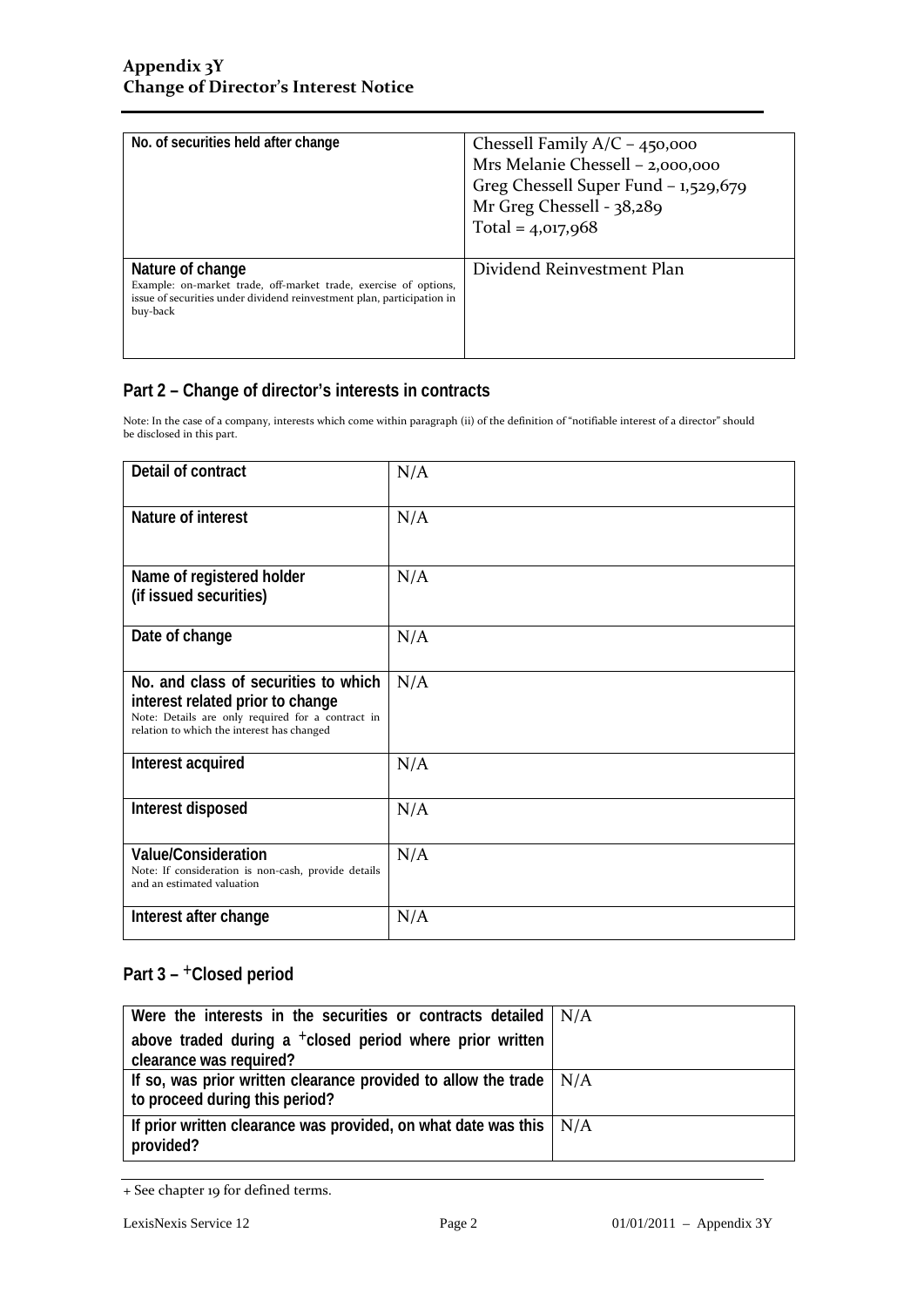# **Appendix 3Y**

## **Change of Director's Interest Notice**

*Information or documents not available now must be given to ASX as soon as available. Information and documents given to ASX become ASX's property and may be made public.*

Introduced 30/09/01 Amended 01/01/11

| Name of entity | EUROZ LIMITED  |
|----------------|----------------|
| <b>ABN</b>     | 53 000 364 465 |

We (the entity) give ASX the following information under listing rule 3.19A.2 and as agent for the director for the purposes of section 205G of the Corporations Act.

| Name of Director    | Doug Young |
|---------------------|------------|
| Date of last notice | 22/08/2014 |

#### **Part 1 - Change of director's relevant interests in securities**

*In the case of a trust, this includes interests in the trust made available by the responsible entity of the trust*

| Direct or indirect interest                                                                                                                         | Direct and Indirect                                                                                        |
|-----------------------------------------------------------------------------------------------------------------------------------------------------|------------------------------------------------------------------------------------------------------------|
| Nature of indirect interest<br>(including registered holder)<br>Note: Provide details of the circumstances giving rise to the relevant<br>interest. | Mr Young is a Director of Jeune Pty Ltd<br>Mr Young is a beneficiary of the Young<br>Super Fund            |
| Date of change                                                                                                                                      | 23/01/2015                                                                                                 |
| No. of securities held prior to change                                                                                                              | Jeune Pty Ltd $-668,584$<br>Young Super Fund $-3,760,989$<br>Mr Doug Young - 38,289<br>Total = $4,467,862$ |
| Class                                                                                                                                               | <b>Fully Paid Ordinary</b>                                                                                 |
| Number acquired                                                                                                                                     | 11,785                                                                                                     |
| Number disposed                                                                                                                                     | Nil                                                                                                        |
| Value/Consideration<br>Note: If consideration is non-cash, provide details and estimated<br>valuation                                               | \$11,375                                                                                                   |

<sup>+</sup> See chapter 19 for defined terms.